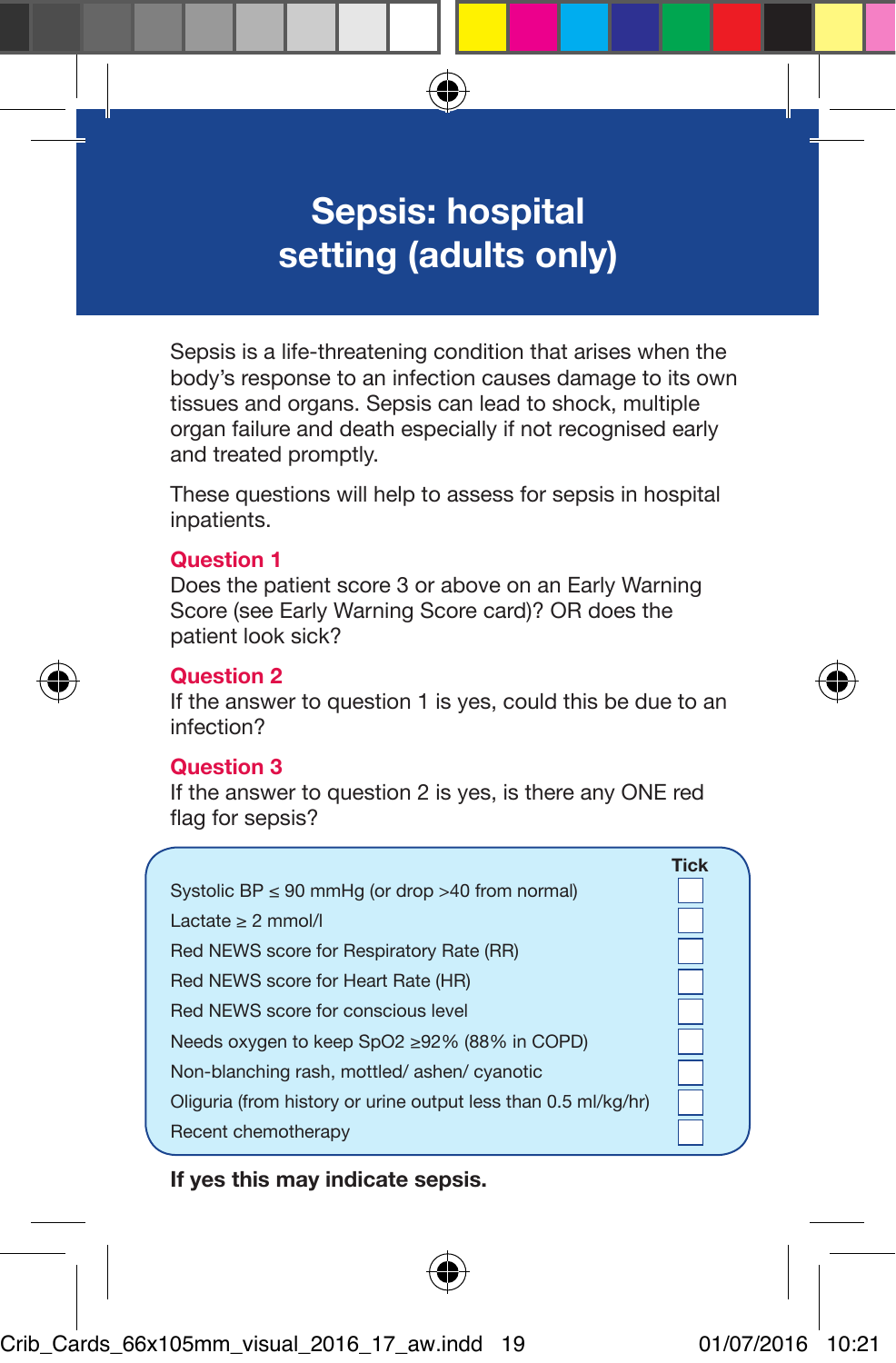# **Sepsis: hospital setting (adults only)**

## **What to do**

- Escalate to a senior health care professional immediately – prompt recognition and initiation of treatment by a senior competent practitioner are needed **within the hour**.
- Start an Early Warning Score to record observations every 30 minutes and escalate deterioration to a senior healthcare professional immediately.
- Depending on your skill level the following may also be undertaken:
- **Administer oxygen 1** Aim to keep saturations > 94% (88-92% if at risk of CO2 retention, eg, COPD).
- **Take bloods to include cultures and lactate 2** At least a peripheral set. Consider microbiology samples, eg, CSF, urine, sputum.
- **Give IV antibiotics as prescribed 3** According to trust protocol. Consider allergies prior to administration.
- **Give IV fluids as prescribed 4** If hypotensive/lactate >2mmol/l.
- **5** Check serial lactates regularly (arterial or venous)
- **Measure urine output 6** May require urinary catheter. Ensure fluid balance chart commenced and completed hourly.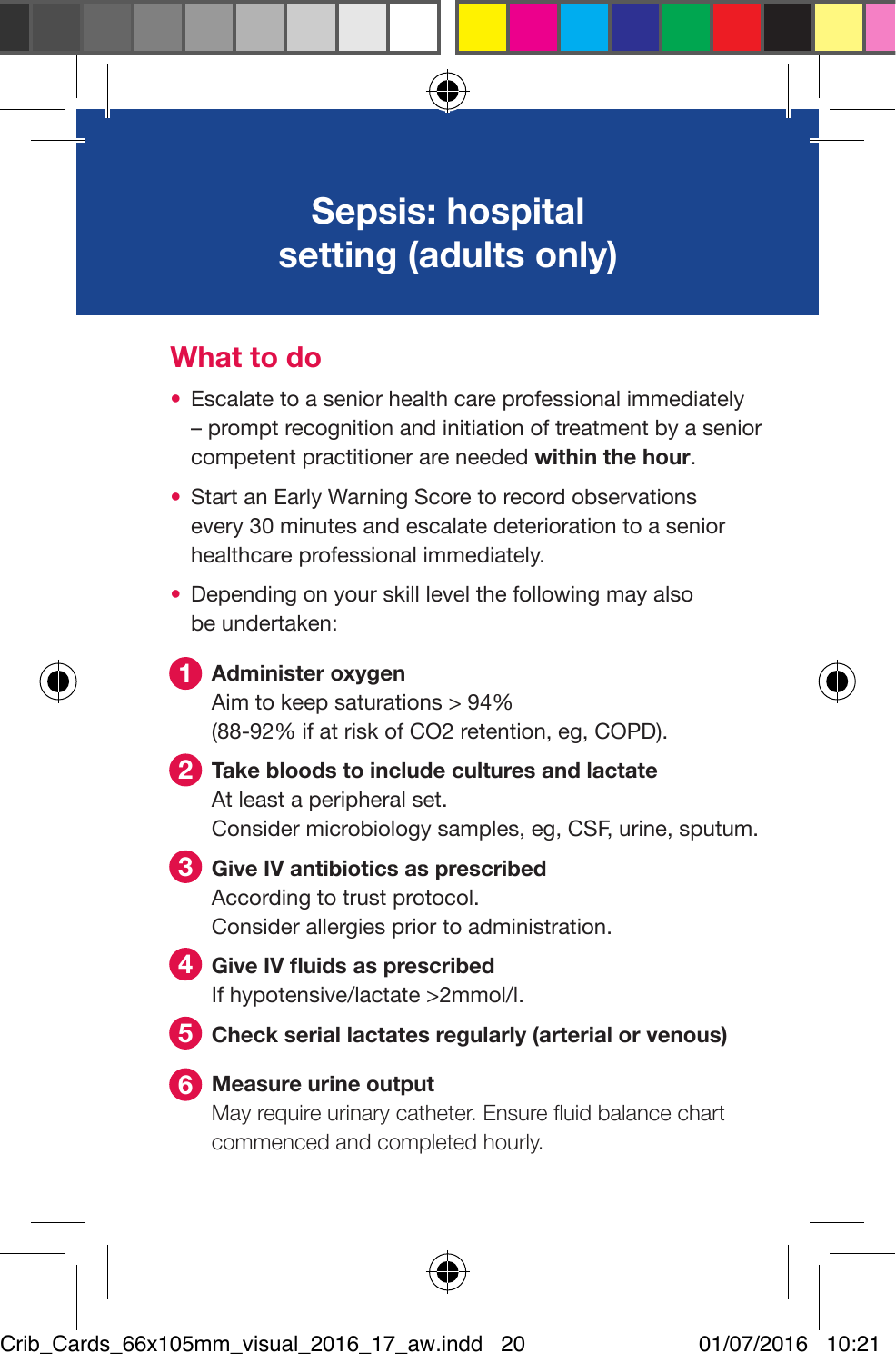# **Sepsis: community setting (adults only)**

Sepsis is a life-threatening condition that arises when the body's response to an infection causes damage to its own tissues and organs. Sepsis can lead to shock, multiple organ failure and death especially if not recognised early and treated promptly.

These questions will help with assessment for sepsis in the community setting.

### **Question 1**

Does the patient look sick or are they complaining of any of the following symptoms?